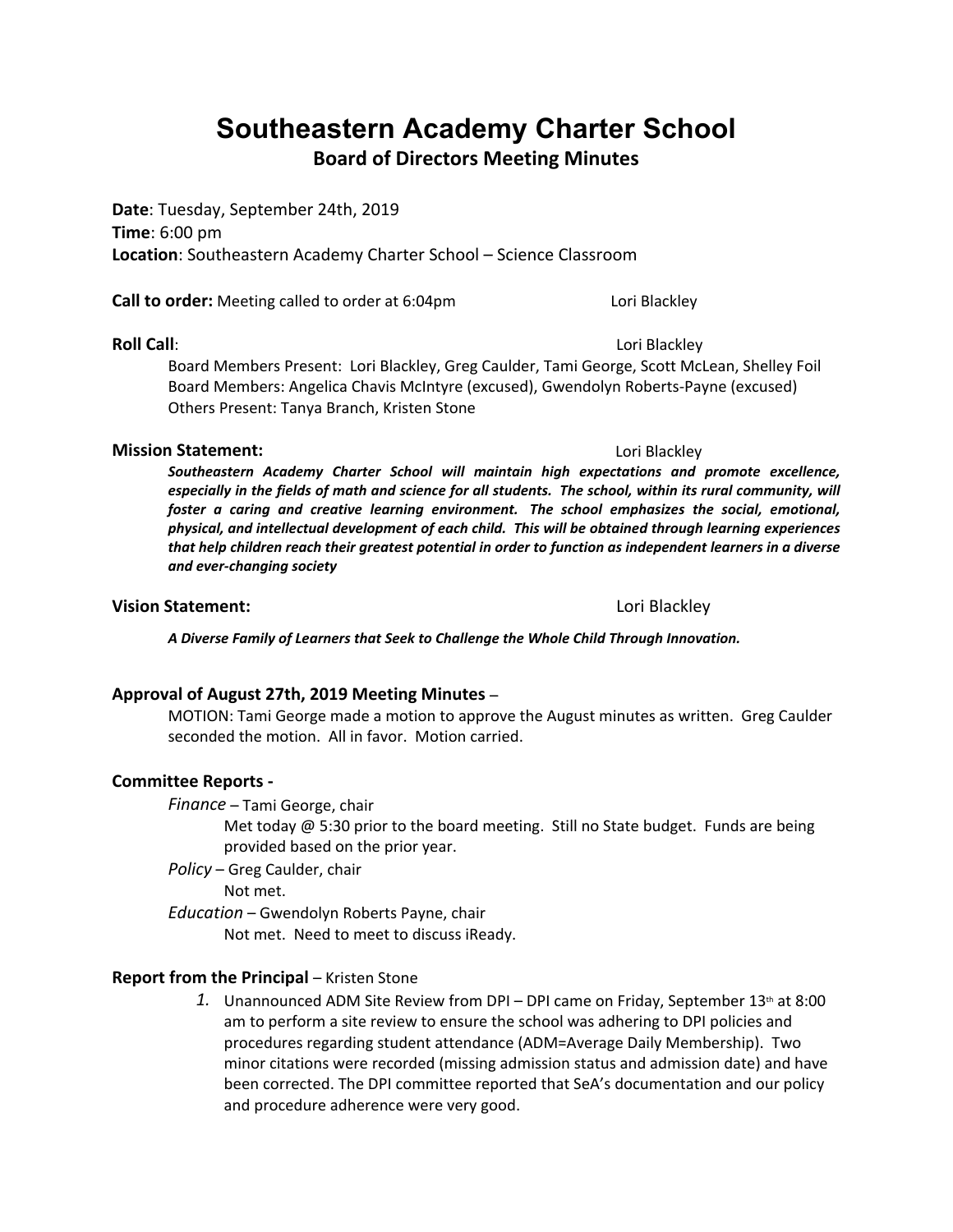- *2.* Enrollment Current enrollment is at 218. Two students left after public schools started.
- *3.* Upcoming Professional Development
	- A. Group attending the National Math Conference next week
	- B. DPI Charter School Conference the end of October
	- C. Camp Rockfish for staff on Teacher Workday (October  $10<sup>th</sup>$ )

#### **Report from the Financial Secretary** – Tanya Branch, Financial Secretary

- 1. Financial Report Tanta Branch reviewed the Financial Report as of August 31<sup>st</sup>.<br>2. Repairs Update No repairs at this time.
	-

**Other Business** –<br>1. Board Member Selection Committee – Tami George, Scott McLean, Lori Blackley Recommended Paul Bass and Paru Patel for the vacant board positions. MOTION: Shelley Foil made a motion that the board accept the committee's recommendation to appoint Paul Bass and Paru Patel to serve on the SeA School Board beginning in October. Seconded by Greg Caulder. All in favor. Motion carried.

**Adjournment** – MOTION: At 6:20 pm, Scott McLean made a motion to adjourn the meeting. Seconded by Greg Caulder. All in favor. Motion carried.

The SeA August Board meeting was adjourned at 6:20 pm by Chairman, Lori Blackley.

Next meeting will be, January 28<sup>th</sup>, 2020 at 6:00pm.

### *MISSION STATEMENT*